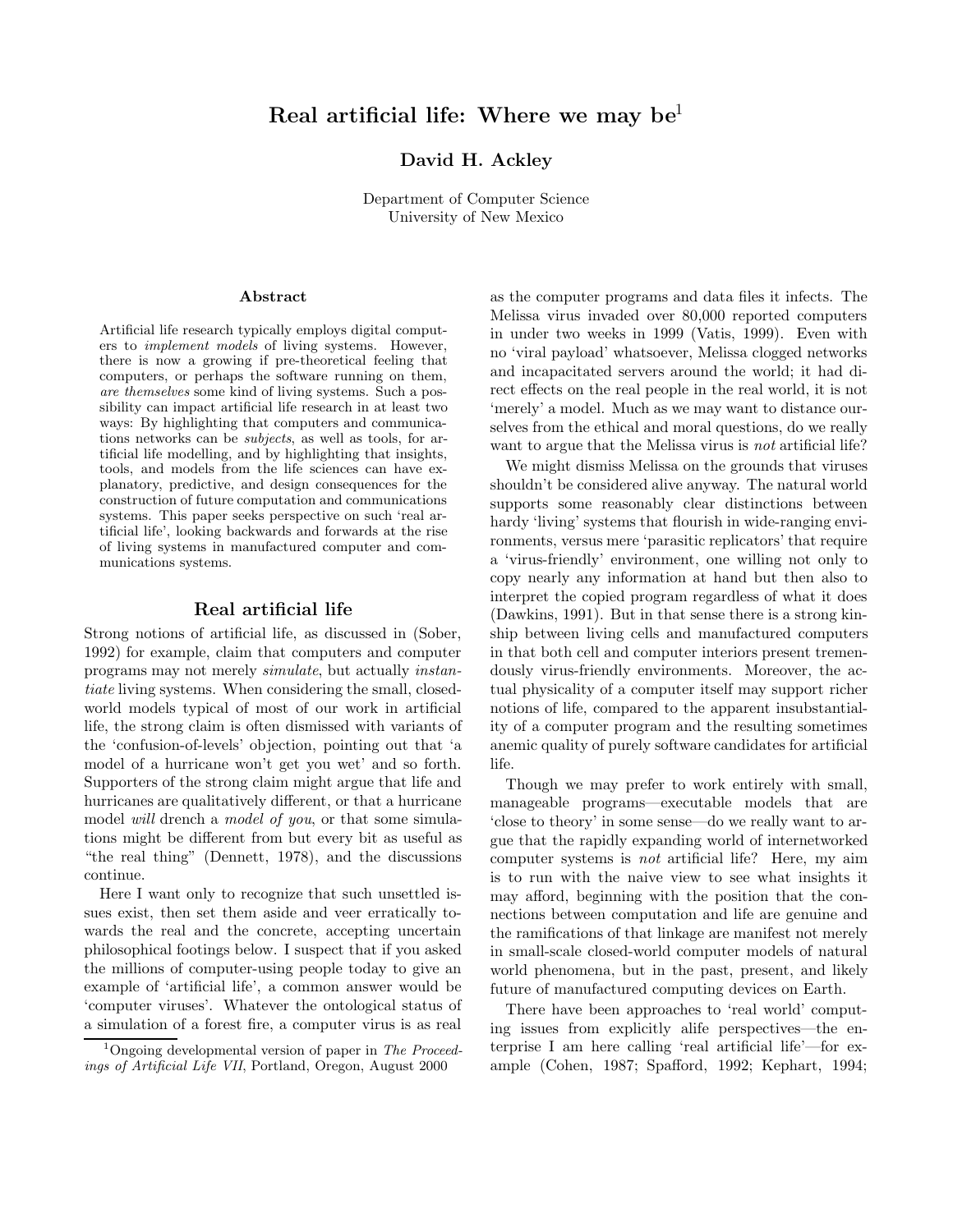Ackley, 1996). Either from the outset or over the course of their development, all of those efforts had a pronounced emphasis on computer security. Indeed, one of the largest areas of impact of the artificial life mindset upon current and emerging computing practices is in the area of 'computer immune systems' for improving security and robustness, e.g. (Forrest et al., 1996; Kephart et al., 1995; Forrest et al., 1998). Later we suggest why this has been so.

In this exploration we seek understanding of what is happening around us as the internet grows. We seek leverage from the idea that the stunning explosion of computing power on earth over the last few decades is not unprecedented, but has antecedents in the long development of life of earth. We seek better approaches to the design of manufactured computing, possibilities of a different relationship between us and our computers, and between computers and each other.

This endeavor turns the original charter of artificial life almost precisely on its head. Rather than seeking to understand natural life-as-it-is through the computational lens of artificial life-as-it-could-be (Langton, 1989), we seek to understand artificial computation-as-it-could-be through the living lens of natural computation-as-it-is. The endeavor can fail; there is no *a priori* assurance the connections between life and computation are bidirectional, or that any identified points of contact will be substantial and specific enough to be usefully predictive.

Still, given the tremendous current and future impacts of the computer and communications hardware and software that we choose to design, and the current paucity of a systematic basis underlying computational design for robust security and privacy, and the relentlessly myopic market-driven approach that most often dominates deployment decisions, it seems worth some struggle to uncover new perspectives.

### **Outline**

In keeping with the 'Looking backwards, looking forwards' theme of this Artificial Life conference, this paper contains takes on the past, present, and future of life in manufactured computing. The next section sets the stage with a familiar tale carried into these new circumstances, bringing us from the more or less the beginning up to more or less the present. Following that, we draw out of the present state of affairs some basic 'living systems' principles and guidelines as they increasingly seem to apply to networked computer systems, and present a few instantiations of such principles in research software development. We characterize computer source code as a principal genotypic basis for living computation, and consider methods of applying tools and techniques from biology to the understanding of computer systems. Finally we speculate briefly on possible futures for living computation and consider some possible implications of artificial life 'in the real'.

# **Living Computation: The Past**

Depending on how inclusive one chooses to be, the history of manufactured computing can stretch back hundreds and even thousands of years. To keep things manageable, we open in the recent past, with machines that are in some sense directly traceable ancestors of the machines surrounding us in the world today.

### **An origins story**

In five decades, manufactured computer technology has come from nowhere to account for 10% of the world's industrial economies (Dertouzos, 1997), a spectacular growth process that, along the way, has been playing out a tale as old as storytelling:

**1940's-1950's: The age of innocence** Though there are many plausible candidates for the title of 'first manufactured computer', it's fair enough to call the Colossus machine built at Bletchley Park an 'early computer'. In January of 1944, the Colossus Mk 1 began breaking messages encoded with the Nazi's Enigma cipher within hours of their interception. By the end of the war, 63 million characters of German messages had been recovered by ten Colossus machines (Sale, 1998).

This war-torn period is the age of innocence in this story because the computer itself knew nothing of the conflict; it was unaware of allies or axis, of friends, enemies, or spies. It was completely open and at the mercy of whoever could reach the main plug panel next to the paper tape reader. Of course, buried deep in F Block on the ground of the top-secret Bletchley Park operation, such naive trust was both reasonable and efficient.

**1950's-1970's: The knowledge of good and evil** By the debut of the Digital Equipment Corporation PDP-10 in 1967, computers had found many viable niches and were spreading, but they were still major capital investments. The rise of time-sharing operating systems such as TOPS-10—with the ability to provide useful services to many users at once—sent communications links snaking across campuses and through office buildings. Mere physical control over the central hardware was no longer sufficient for system security.

User accounts, passwords, the distinction between ordinary 'user mode' and privileged 'supervisor mode' operation—all sorts of mechanisms for creating fences, enforcing separations, and permitting limited sharing date from this period. Now for the first time, the internal design and operation of the computer begins to reflect the divisions and separations of the world outside it. Trust is no longer implicit and automatic; now it is explicit and conditional. Now for the first time, both in hardware and software the computer itself manifests a distinction between *self* and *other*, and the system administrator appears explicitly in the design, playing a third role, that of the 'trusted other'.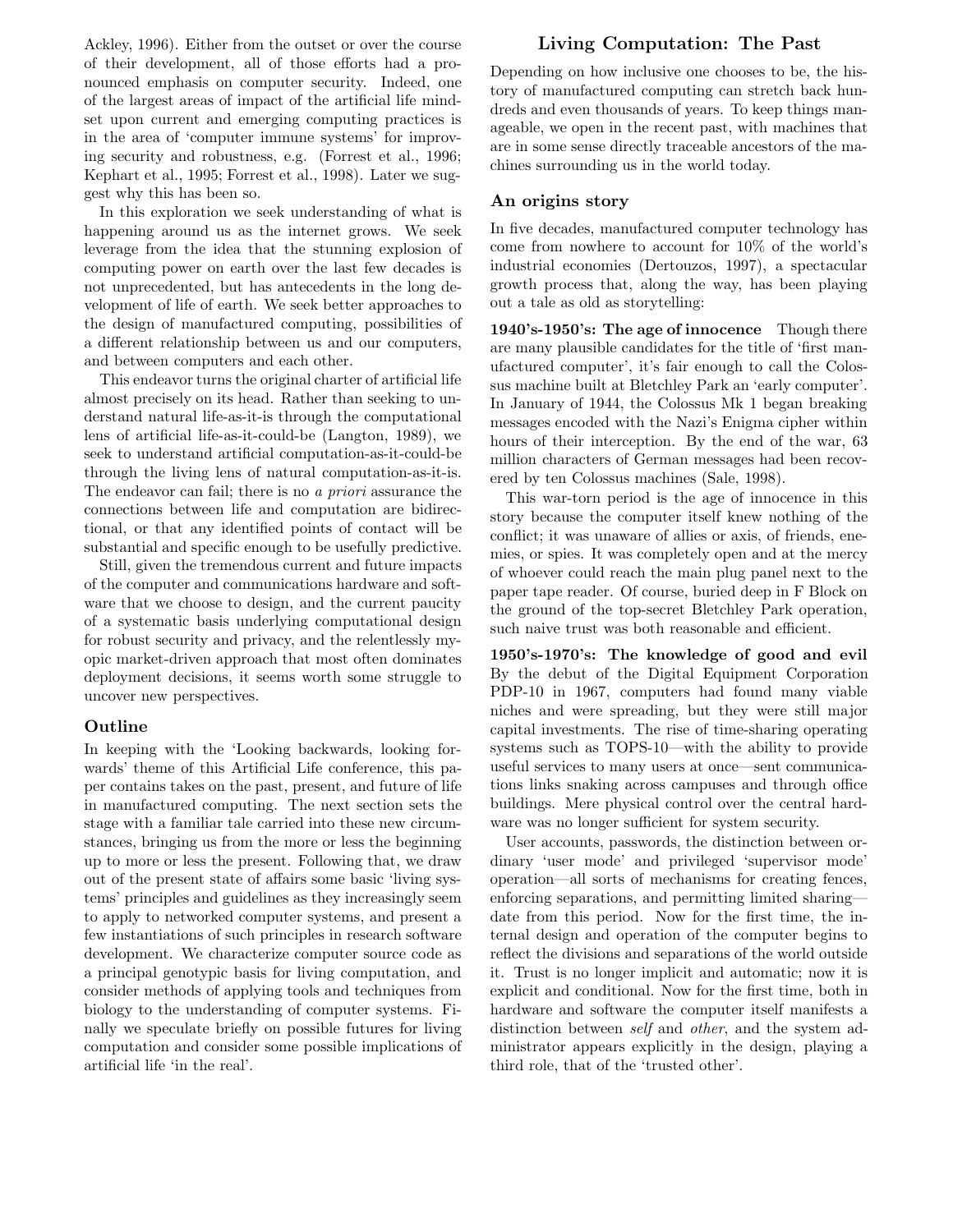**1970's-1980's: You can't go home again** In August of 1981, the IBM 'personal computer' was launched. At an astoundingly low price, compared to mainframe and minicomputers, the PC offered computing power, inexpensive and convenient floppy disks for bulk storage, a monitor and keyboard for interactive use, printers and peripherals. What it didn't offer was any of the complex and resource-consuming trust management mechanisms of the time-sharing systems. Gone were the user ids, gone the passwords, gone the protected memory, gone the distinction between user and supervisor modes of operation. "This is not a time-sharing machine!" we can imagine somebody arguing, "This is a computer for *one* person! Who's to protect *from*?"

And then of course, the PC had scarcely hit the market when the first PC computer viruses appeared and began to spread via those same convenient floppy disks, without the least bit of immunological defense by the PC.

**1980's-2000's: The big big world** Belatedly comes the realization that 'personal computing' does not imply 'isolated computing'—if anything just the reverse, compared to the dedicated-function mainframes of old—but the genie is out of the bottle. Now we find ourselves in the odd situation of having myriads of these so-called personal computers connecting to the internet with essentially no systematic defenses, no immune system, and precious little sense of self. The scale of it is quite staggering, with the internet growing from thousands to tens of millions of hosts just in the last decade. Epidemic waves of infections flash through the networked population faster and farther than any natural pathogen constrained to transmission vectors involving slow-poke matter—ever did, even as the exploding size and thus value of the global network makes remaining unconnected increasingly untenable for many purposes.

It is no wonder that the computer security industry is booming. Widely underappreciated is the fact that current commercial security systems, constrained to deal with the deployed base of hardware and software, are for the most part exactly as ad hoc, awkward, and unreliable as a plastic bubble is as substitute for an immune system—it works better than nothing, but surely you wouldn't trust your life to it if there was a more integrated and robust alternative.

### **The missing element**

The story so far is one of machines designed in the image of the *conscious minds* of their creators—a single strictly serial process proceeding step by deliberate step, with nothing changing except as directed by the processor, with no need for coordination or communication, no peripheral or preconscious awareness, and so forth. Boundary conditions could be applied only before the computation began; when started it simply ran until finished. The machine had no stimulus-response ability, no interrupts, no hardware monitoring; as far as its functional repertoire was concerned, the machine not only could not control its 'body', it wasn't even aware it had one.

### **Living computation: The present**

Thus has the evolution of manufactured computing systems to the present been backward to the evolution of natural computing systems such as the brain. The brain appeared only recently in the scope of the history of life on earth—and is no great shakes as a general-purpose algorithmic computing device—but from the beginning it has been richly interconnected to a body possessing sensory-motor apparatus that beggars anything we are currently able to manufacture at any price. The body has an extensive array of active and passive defense mechanisms, and the brain has extensive hardware support for threat assessment, triage, extrapolation, and rapid response.

The living computation perspective predicts that we are nearing childhood's end for computers, that current designs—still steeped in their innocent, safe, and externally-protected origins—will give way to designs possessing significant kinesthetic senses, defense and security at many levels, and with rich and persistently paranoid internal models representing the body and the stance of the body within the larger computational and physical environment.<sup>1</sup>

Manufactured computers began as 'pure mind designs' but were not thereby excused from the demands of existing in the physical world. With the rise of networked computing, and the rise of computers intended to survive in consumer environments and without the benefit of an expert human system administrator, the '*IOU: A body*' notes issued fifty years ago and more are now rapidly coming due.

#### **Life principles for computation design**

Many aspects, problems, and developments in current and emerging computing can be understood in this context. Here, we highlight several computational aspects of living systems that stand in contrast to traditional approaches to computing, then offer a few examples from current work illustrating some ways of that such strategies can apply in current and near-future systems.

**Termination considered harmful** In the fundamentals of computer science, an *algorithm* is typically defined as a *finite effective procedure* (Horowitz et al., 1997). A 'procedure'—a description or plan of action to accomplish something—that is 'effective'—so it can actually be

<sup>1</sup>I would have said this prediction was too obvious to be worth making, except that so much computer research, development, and deployment continues to ignore even the rudiments of robust system design.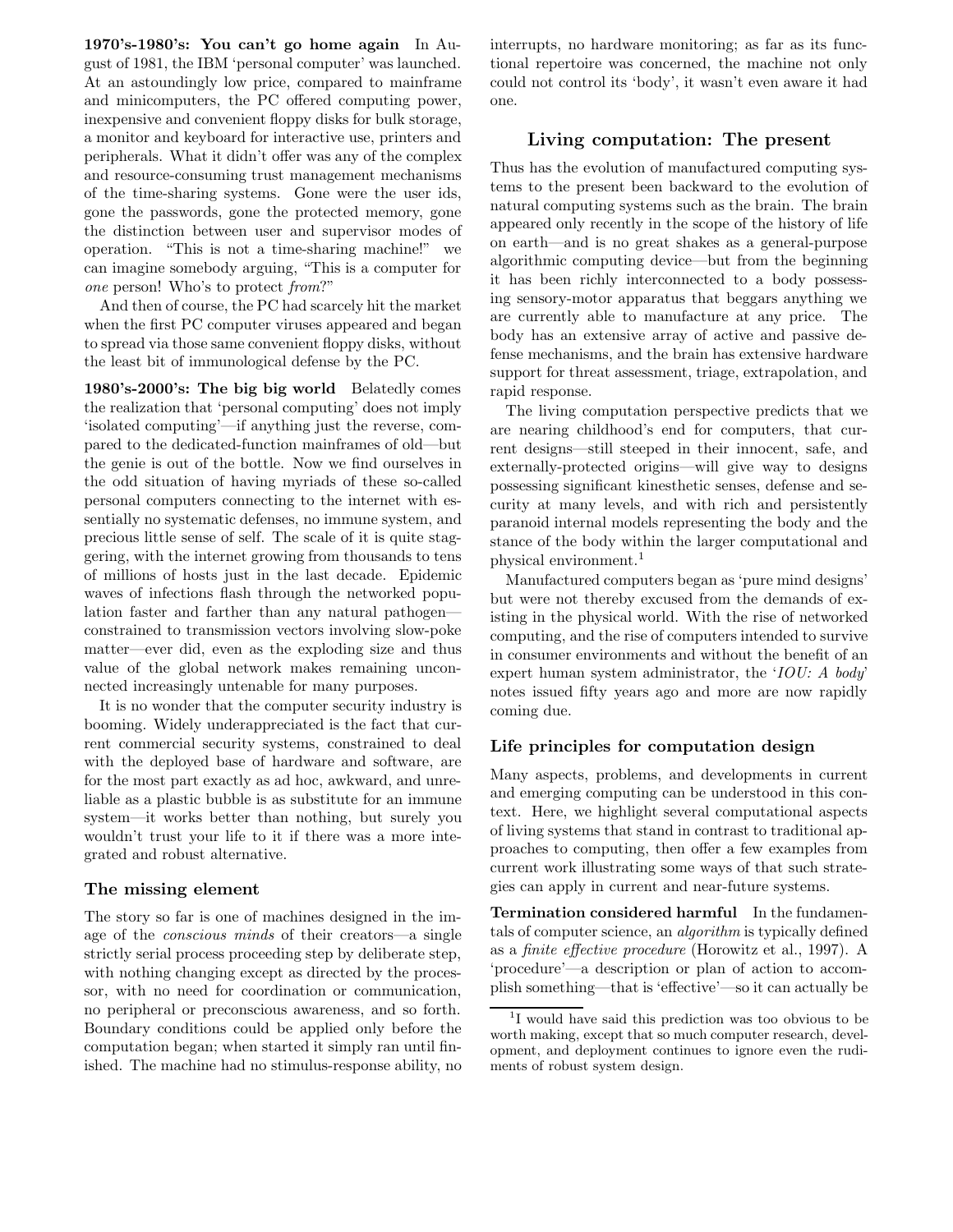performed, step-by-step—and is 'finite'—so it will definitely stop eventually. What are we to make of, say, an operating system, whose number one mission in life is to never ever stop?

(Horowitz et al., 1997) acknowledge the importance of such non-algorithmic 'computational procedures', but only in the process of excluding them from further consideration. Here, in contrast, they are our central focus—so much so that calling a system 'living' may in some sense *mean* the system is running an *infinite effective procedure*. Such an approach, though certainly unconventional, is compatible with the 'Computation as interaction' approach to redefining introductory Computer Science (Stein, 1998), and more generally with the ongoing shift from algorithmic and procedural computation to object-based open-ended computation. Living systems potentially offer an epistemological framework surrounding and motivating these newer characterizations of computation.

**Programs are physical** Given the mathematical and algorithmic emphasis underlying computers and computation, it is unsurprising that many computer scientists and other computing professionals tend to think of a computer program fundamentally in terms of the algorithm it implements, and to carry that sense of abstraction over to the computer program itself. While that is often a helpful, or at least harmless, way of thinking, it is at root a categorical error.

An actual, functioning computer program is literally a physical entity. It occupies actual physical space, in RAM, disk, or other media; while one computer program occupies some particular space, nothing else can be there. A functioning computer program consumes actual energy as it executes, producing waste heat that must be dissipated by a cooling system. It doesn't matter if the same amount of waste heat is produced by an operating CPU regardless of what program happens to be running, what is essential is that when some particular program is running on some particular CPU, the energy that is consumed is consumed at the behest of that program.

What distinguishes digital software from most other organizations of matter is that in a computer it can be copied so quickly and easily at high fidelity; DNA molecules in a cell of course have the same property. The flip side in both cases is that either can also be easily erased. Computers provide an additional feature for software that cells at least in principle could provide for DNA but to my knowledge do not: The ability to transduce losslessly between the relatively stable matter-based representation and ephemeral, fast-moving wave forms.

For internetworked computers only the physical boundaries between separately owned and administered systems are truly fundamental. Despite the much-touted

*non*-spatiality of 'cyberspace', driven by precisely that lossless transduction, in fact each piece of hardware each computer and disk, each wireline and switch—is locallized in space, and each piece of hardware has an owner. For small personal computers no less than huge corporate computing facilities, physical access and legal ownership are the two key elements defining a player in the game.

**The evolutionary mess** Establishing and maintaining those boundaries, today, is a disaster. Modern computer security amounts to a porous hodge-podge of corporate firewalls, third-party virus scanners, hastily written and sporadically applied operating system patches, and a myriad of woefully inadequate password authentication schemes. Dozens or hundreds of break-ins occur daily, computer virus infections are everyday life for millions of computer users, and new virus detections are booming, even as more and more businesses and business transactions move to the internet, and as software companies race with each other to deliver new ways of embedding code inside data.

Though this situation is far from what one would expect to find in a thoughtfully engineered, deployed, and maintained system-of-systems, it is precisely what one expects to find in systems produced by blindly reactive evolutionary processes. For example, it is too easy simply to lay blame for computer viruses on the early massmarket computer designers, even considering the body of knowledge available from the era of time-sharing. On the contrary, the tale of the PC and the virus is one of evolution in action: When the machine was designed, there were essentially no viruses in the wild—there was no wild to speak of—and code exchanges were either in large system-administrator-managed mainframe environments or in the tiny computer hobbyist community. Why would anybody waste design and manufacturing resources, increase costs greatly, and sacrifice time-tomarket, just to defend against a non-existent problem?

Having humans in the loop, with all our marvelous cognitive and predictive abilities, with all our philosophical ability to frame intentions, does not necessarily change the qualitative nature of the evolutionary process in the least. Market forces are in effect regulated evolutionary forces; in any sufficiently large and distributed system, nobody is in charge, and evolutionary forces are constantly at work.

### **Living computation: Examples**

This section provides a few examples drawn from the author's work, illustrating ways that living computation principles can be applied in the implementation of nearterm software systems, and how some of the analytical tools of the life sciences can find applications in understanding the expanding software systems around us.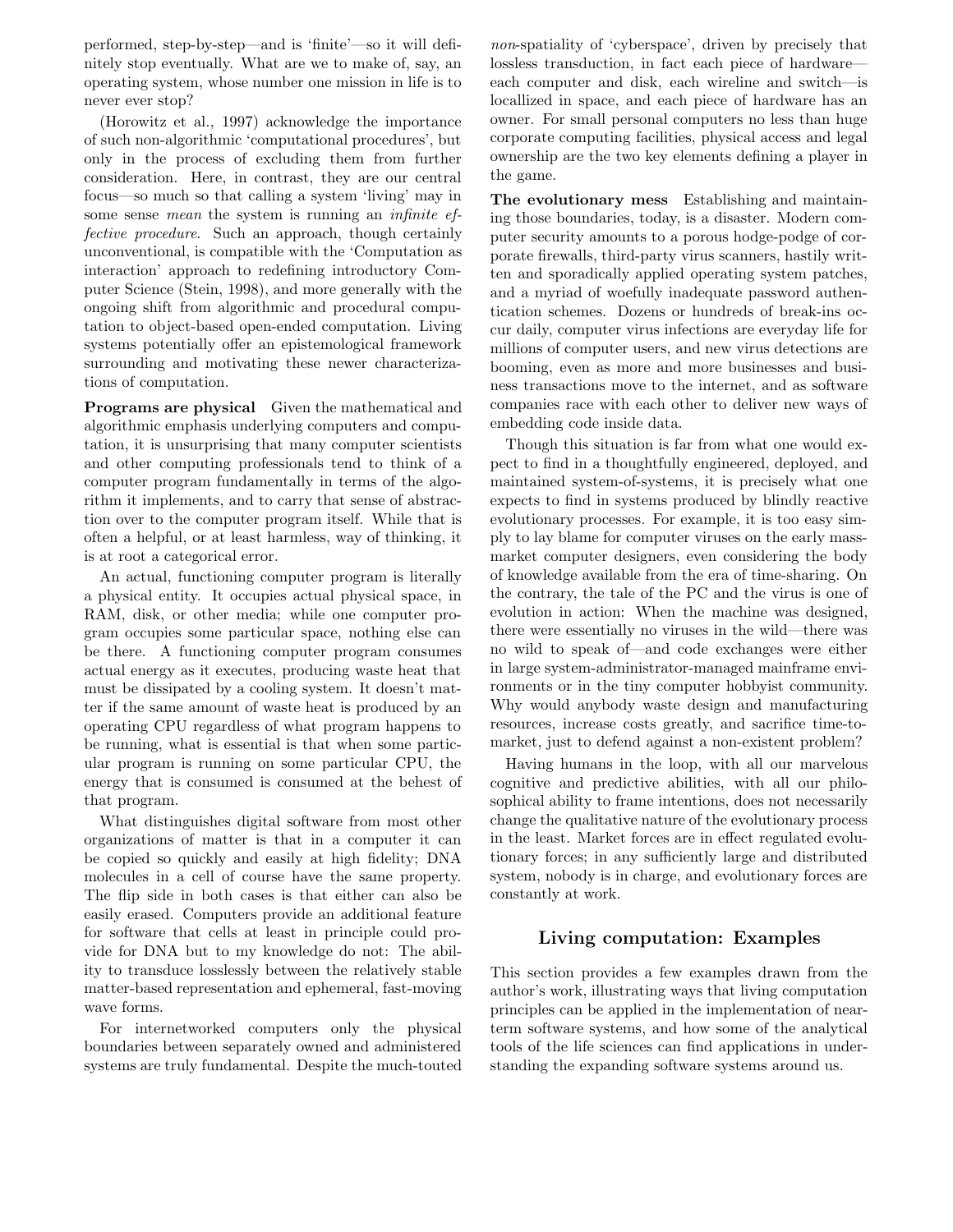| For                                                     | Primary purpose                                                                                                                   |
|---------------------------------------------------------|-----------------------------------------------------------------------------------------------------------------------------------|
| End users                                               | Peer-to-peer security-aware chat<br>system / graphical MUD                                                                        |
| 'Agents' and<br>artificial life<br>Real artificial life | Scalable distributed environment<br>with human interactions<br>Investigate life-like computation<br>and communications strategies |
|                                                         |                                                                                                                                   |

| Select version dates |          | $v0.4+$ algorithms |            |  |  |
|----------------------|----------|--------------------|------------|--|--|
| $v0.4.0=$            | 3/30/00  | Authentication:    | El Gamal   |  |  |
| $v0.2.6=$            | 8/4/98   | Encryption:        | Twofish    |  |  |
| $v0.1.91 =$          | 9/15/97  | PKI:               | included   |  |  |
| $v0.1.80=$           | 4/11/95  | Transport:         | TCP/UDP    |  |  |
| $v0.1.24=$           | 10/26/92 | Addressing:        | $IPv4+PKI$ |  |  |

|               |       | File counts and code size (by wc) |          |                    |
|---------------|-------|-----------------------------------|----------|--------------------|
| Content       | Files | KLines                            | $\%$ tot | $\mathscr{C}\!new$ |
| C code        | 721   | 187.3                             | 49.1     | 57.0               |
| history       | 19    | 50.4                              | 13.2     | 92.9               |
| documentation | 80    | 34.4                              | 9.0      | 60.7               |
| Perl code     | 73    | 33.0                              | 8.6      | 100                |
| development   | 153   | 24.0                              | 6.3      | 41.5               |
| Tcl/Tk code   | 37    | 18.1                              | 4.7      | 100                |
| assembly code | 145   | 15.2                              | 4.0      | 0.0                |
| $C++code$     | 43    | 10.4                              | 2.7      | 93.4               |
| uncategorized | 24    | 6.7                               | 1.7      | 1.2                |
| ccrl code     | 19    | 2.3                               | 0.6      | 100                |
| empty         | 1     |                                   | 0.0      |                    |
| Total         | 1315  | 381.7                             | 100.0    |                    |

Table 1: Views of the **ccr** research prototype: Purpose, history, technology, and 'genetic' content. ' $\%$ new' refers to code developed within the project rather than acquired from the environment.

### **Living computation by design**

For several years, we have been building a series of research prototypes to explore 'life-like' design strategies for networked computations. This **ccr** project overall has been introduced previously (Ackley, 1996); here we provide only the briefest overview, then draw a few examples from the current system design, and then use the software itself as a sample object of study.

At its core **ccr** is a code library for peer-to-peer networking with research emphases on security, robust operation, object persistence, and run-time extensibility. Built upon the core libraries are the graphical user interface world **ccrTk**, and the text-only world **ccrt**. Table provides views of the system along several dimensions: Its major functions, history, and technology, along with a breakdown of the current contents of the system software. Figure 1 visualizes the system in the linear 'tar file' format in which it normally reproduces. The 14Mbytes in the 'genome' are depicted in terms of 'coding' regions that are the actual source code; 'promoter' regions contain metadata guiding the migration of code segments during early development; 'garbage' regions are simply wasted by the tar file format. Successive 'zooms'



Figure 1: Views of the ccr  $v(0.4.0)$  genome

in Figure 1 across some five orders of magnitude ultimately resolve individual bytes, illustrating the scale of a modest-sized system like **ccr**.

A fundamental design element of **ccr**, arguably a *sine qua non* for an independent living system, is its peerto-peer communications architecture: A **ccr** 'world' *can* communicate with other **ccr**worlds, but it doesn't *require* any other worlds to function; each **ccr** world is both 'client' and 'server' in interactions with other worlds.

**Self-reliance** Taking seriously the independent living system approach implies that we must make as few assumptions about the 'outside world' as we reasonably can, and be as self-reliant as we can. This caution extends through all levels of the system and along multiple dimensions. One approach would simply avoid all external influences, but when it comes to communications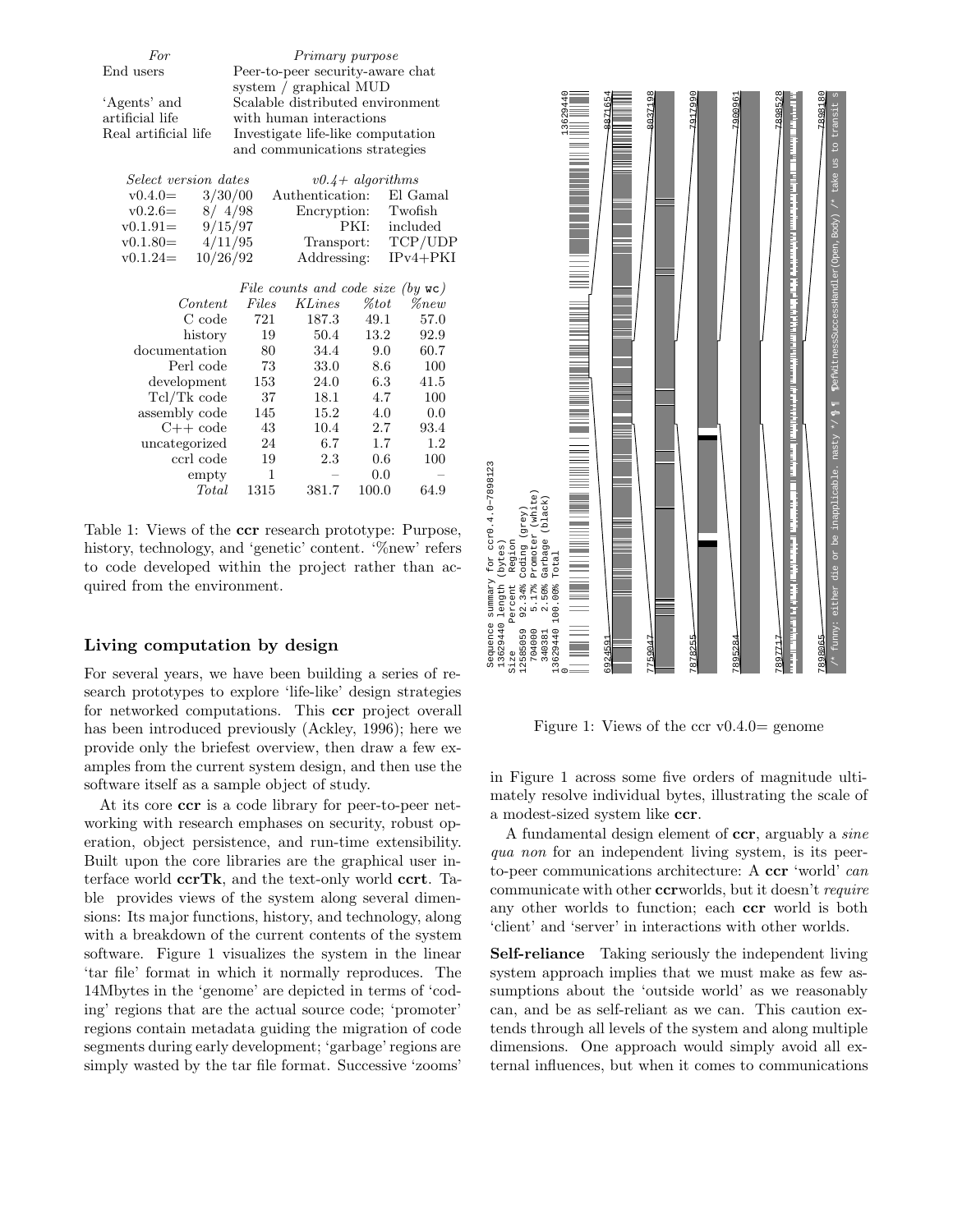and communications risk, fundamentally we are damned if we do and damned if we don't: We might have had warning of a threat in time to avoid it, had we been allowing external factors to affect system behavior.

Most work in computer-based communication has focused on efficiency and power rather than safety. Highspeed communications protocols, for example, can now supply data as fast or faster than most processes are ready to digest it, and even the ubiquitous TCP/IP internet protocol requires reacting to a connection attempt even just to ignore it, leading in part to the 'denial of service' attacks currently occurring on the internet. Similarly, nearly all software for personal computers focuses heavily on adding ever more programmed abilities and 'features,' even as automated network access is woven more deeply into the system rather than being more isolated, with the predictable results that your own computer's processing and data can be stolen out from underneath you by anyone simply by 'speaking' to your machine in particular ways.

Natural living systems have a large variety of mechanisms for evaluating interactions, assigning degrees of trust, and allowing only limited influences in proportion to estimated risk. Complex chemical signals and hardto-duplicate bird songs, for example, increase confidence that messages are genuine; between **ccr** worlds cryptography serves that purpose, among others, helping on the one hand to establish identity and increasing (in particular) the sender's cost to generate a valid message on the other hand.

Ritualized interactions such as mating behaviors allow gradual and mutual stepping-up of trust and acceptable risk as confidence in identities and intentions grows. A **ccr** world wishing to communicate, likewise, engages in protocols designed to capture as much of the value of communication as possible while exposing the world to as little risk as possible. Here, we describe a few of those protocols and mechanisms, to provide concrete examples of living computation design strategies in artificial systems.

**A cautious "Hello World"** The protocol by which **ccr** worlds establish a communications link with each other moves through several stages, with a gradually increasing 'message size limit' allocated to the connection as the stages are successfully negotiated. Note that all of the strategies discussed here are in addition to the mechanisms provided by the TCP and IP version 4 transport mechanisms. Initially a **ccr** world will read only small messages, of no more than 128 bytes, from an incoming connection. Such messages are sufficient to exchange version information and establish a cryptographic 'session key' for the connection, which both establishes identities and insulates the channel from eavesdroppers and intruders. Any attempt to send a larger message causes the connection to be cut at the receiving end.

If this initial stage succeeds, more trust is warranted, and the incoming message size limit is raised to 1Kbyte, which is enough to complete the connection establishment protocol. At the successful conclusion of the 'greeting ritual', the message size limit is raised to 100Kbytes. Note that while that number is high enough for most typical channel uses, it is much less than it could be. Higher limits, if desired, can be set by deliberate act of the **ccr** world owner. This strategy is typical of **ccr**'s self-protection mechanisms. Even once a remote **ccr** world is identified and the communications channel secured, still only limited trust is granted to the channel because inconvenient or dangerous things still may happen, either due to a user's mistake, or to malicious intent, or to bugs in the code.

**Friction as friend** To help guard against such possibilities, in addition to the message size limit, a **ccr** world also places rate limiters on every established network connection, to reduce the risk of accepting and acting on network communications, whatever they may be. The *inbound bandwidth limiter* specifies the maximum average rate in bytes/second that one world is willing to read data from another world, with an effective default of 2Kb/s, which is enough to allow most normal channel usage to flow unimpeded. If more than 2Kb/s is supplied, the receiving world simply *doesn't read it* until enough time has passed that the overall bandwidth doesn't exceed the set bandwidth limit.

In addition to the communication bandwidth control, a **ccr** world also maintains a *processing bandwidth limiter* for each world that is in contact. For two worlds to communicate meaningfully, it is necessary that data sent from one world *somehow* affect the processing that occurs on the other world; therein also lies the risk. Although **ccr** uses several mechanisms to control what operations remote worlds can perform locally—for example, by controlling the language used to express the messages the receiving world will choose to read—here we focus only the processing time control. Each operation a **ccr** world can perform has an associated cost in terms of "work units". Each computation request received from another world is tagged locally with the identity of the requesting world, and as processing proceeds, work units are logged against the remote world. As with the bandwidth limiter, if processing on behalf of a remote world exceeds a specified rate, then the local world delays accepting further input from that world until the overall processing rate drops within established limits.

With a default of 20 work units/world/second, once again most normal inter-**ccr** operations are at most minimally impacted by the limiter. In pathological situations, however, the protection they afford can be significant. Figure 2 illustrates their effect via two simulated denial-of-service attacks launched by World 'B' against World 'A'. World 'A's data appears in the upper graph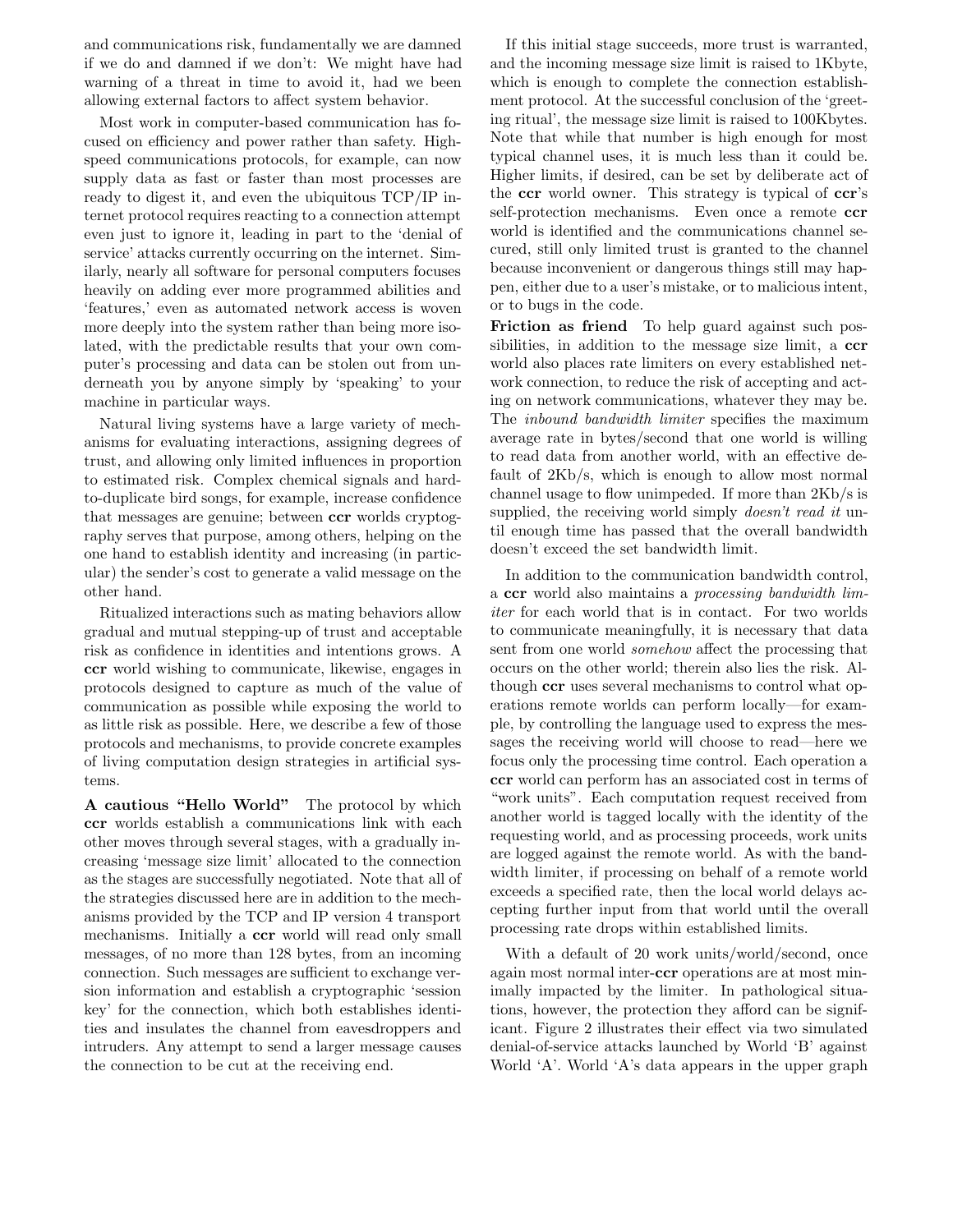

Figure 2: Using rate-limiters on bandwidth and processing time to mitigate denial-of-service events. *Case 1:* World 'B' floods world 'A'—with defenses disabled starting at 00:00. *Case 2:* World 'B' floods world 'A' with defenses in place—starting at 18:00. See text for details.

and World 'B's in the lower graph; in both cases the solid lines represent memory usage and are measured in megabytes of growth (the left side *y*-axis labels), and the dotted lines represent the currently main loop processing rate in cycles/second (the right side *y*-axis labels). A rate of 20CPS is the target 'heartbeat' rate of a **ccr** world; it will 'sleep' if it doesn't require the full 50ms to complete all scheduled tasks.

Before the first attack, which starts at zero minutes into the displayed Case 1 data, World 'A's limiters were effectively disabled by setting the acceptable rates to extremely large values. 'A' grows by several megabytes quickly and then stabilizes for several minutes, and then shortly before the 5:00 mark it begins growing exponentially and its cycle rate crashes. The simulated attack was stopped shortly after 15:00 minutes, at which point 'A's size had exceeded 200Mb and it had nearly exhausted the swap space on its machine. Both worlds were then restarted and the attack was repeated, this time with the normal values for the limiters. Now in Case 2 'A's growth rate is slower, and remains under 10Mb, and it turns a steady 20CPS throughout the event: The controls are performing effectively.

The growth behavior displayed by World 'B' through the two events was somewhat unexpected: It was much *less* different between the two cases than anticipated. The 'attack' was performed by instructing a character in world 'B' to 'speak' 10Kb strings of random numbers approximately 50 times per second. In both cases 'B's size gradually grows. In Case 2 'B' grows because 'A' is deliberately delaying reading from 'B', to protect itself, while 'B' continues to speak, causing 'B's 'pending output' buffers to expand. In Case 1 the same effect occurs, but there it is because 'A' is in severe distress from memory thrashing and processing overload, and its cycle rate has crashed, so there also it is not reading from 'B' as frequently. In both cases 'B's size eventually drops, when the communication channel was closed by yet another watchdog within the system. That mechanism injects 'Are you alive?' messages into communications streams at random intervals and times how long the response takes; if no response is received after several minutes the connection is killed.

#### **Software genetics**

The amount of code in the world is exploding, as is the amount of code in any given program. Today, essentially all application programs take advantage of prewritten libraries of code—at the very least the runtime library of the chosen programming language(s), and usually many other existing components as well, for graphical interfaces, database access, parsing data formats, and so forth. The analogy to natural genetic recombination is quite strong: Computer source code as genome; the software build process as embryological development; the resulting executable binary as phenotype. The unit of selection is generally at the phenotypic level, or sometimes at the level an entire operating system/applications environment.

A main place where the analogy breaks down is that in manufactured computers, but not in the natural world, there are two distinct routes to producing a phenotype. The extreme 'copy anything' ability of digital computers means that source code is not required for to produce a duplicate of a phenotype. Source code *is* a requirement, in practical terms, for significant evolution via mutation and recombination.

Commercial software is traditionally distributed by direct copying of precompiled binary programs while guarding access to the 'germ line' source code, largely to ensure that nobody else has the ability to evolve the line. In that context, the rapidly-growing corpus of 'open source' software is of particular interest. With source code always available and reusable by virtue of the free software licensing terms, an environment supporting much more rapid evolution is created. The traditional closed-source 'protect the germ line at all cost' model is reminiscent of, say, mammalian evolution; by contrast the free software movement is more like anythinggoes bacterial evolution, with the possibility of acquiring code from the surrounding environment and in any event displaying a surprising range of 'gene mobility', as when genes for antibiotic drug resistance jump between species. There is therefore reason to expect open source code, on average, to evolve at a faster rate than closed source, at least up to some level of complexity depending on design where the chances of new code being useful rather than disruptive become negligible.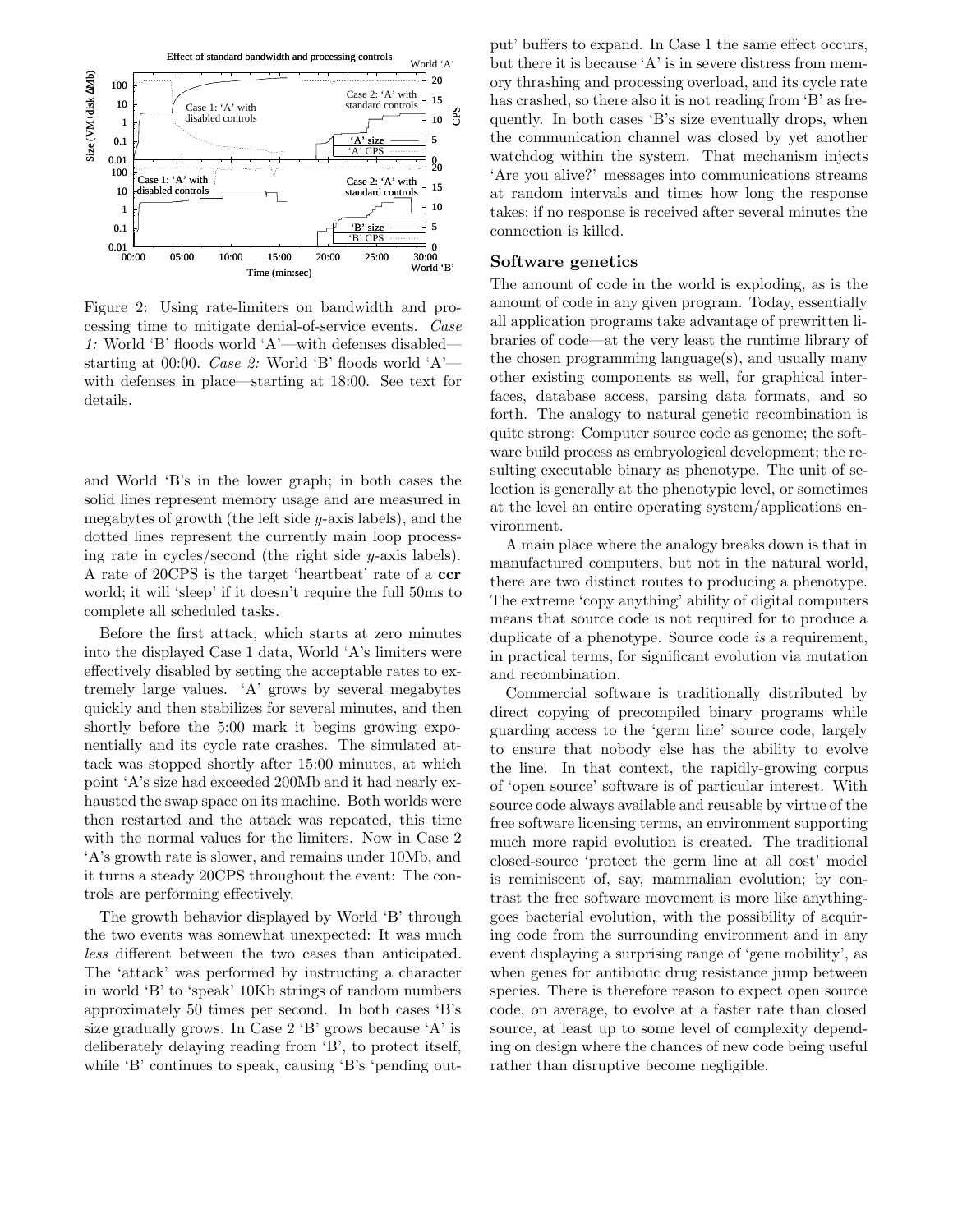As software systems grow, and software components swallow each other and are in turn swallowed, and older 'legacy systems' are wrapped with new interface layers and kept in place, we are arriving at the situation where actually *reading* fragments of source code tells us less and less about how—if at all—that code ever affects the aggregate system behavior. As this trend accelerates, tools and techniques from biological analysis are likely to be increasingly useful.



Figure 3: ccr genome vs itself. Darker represents greater homologies. See text for discussion.

Figure 3 presents another view of the **ccr** genome, using the 'dotplot' program (Helfman, 1996) for visualizing large data sets. This view shows the **ccr** genome plotted against itself, using lines of code as the fundamental unit of similarity; there is a black line representing perfect overlap down the main diagonal. Dark areas significantly off the main diagonal represent similarities between widely-separated code regions; squares on the diagonal represent 'cohesive' regions with more similarity within than without. 'Looking under the hood', we find that often such regions either are or are components of larger functional units—'genes'—within the genome. Several such genes have been highlighted with black outlines: Region *(a)* codes for **ccr**'s web server/client program; *(b)* is the configuration system that guides the overall system ontogeny; regions *(c)*–*(e)* are separatelyevolved code segments (for JPEG images, long integer manipulation, and regular expressions, respectively) that have become incorporated, essentially unchanged, into **ccr**. The large region near the middle of the genome *(f )* contains the **ccr** core components themselves. Region *(g)* deals with processing animated images; interestingly,



Figure 4: The **ccr** genome vs the 'gimp' graphics package genome. See text for discussion.

it shows a perceptible overlap *(h)* with the web code *(a)* even though their functions are very different and in fact they are expressed in different languages (C++ *(a)* vs C  $(g)$ —but, it turns out, both were created by the same programmer. Semi-automated project historical notes *(i)* display a distinctive pattern, as does programgenerated Postscript documentation *(j)*.

Figure 4 compares **ccr** to a different 'species'—the 'GNU Image Manipulation Program' (GIMP) (Mattis and Kimball, 2000). There are fewer dark regions, reflecting a generally lower degree of similarity between the code sequences. The dark region *(a)* is aligned with Figure 3*(b)* and reveals that both systems use evolved variants of the same 'autoconf' developmental control system—though the region is rectangular indicating that GIMP's instantiation of the code is bigger than **ccr**'s. A large 'internationalization' segment *(b)*—allowing GIMP to operate in some eleven natural languages—is strik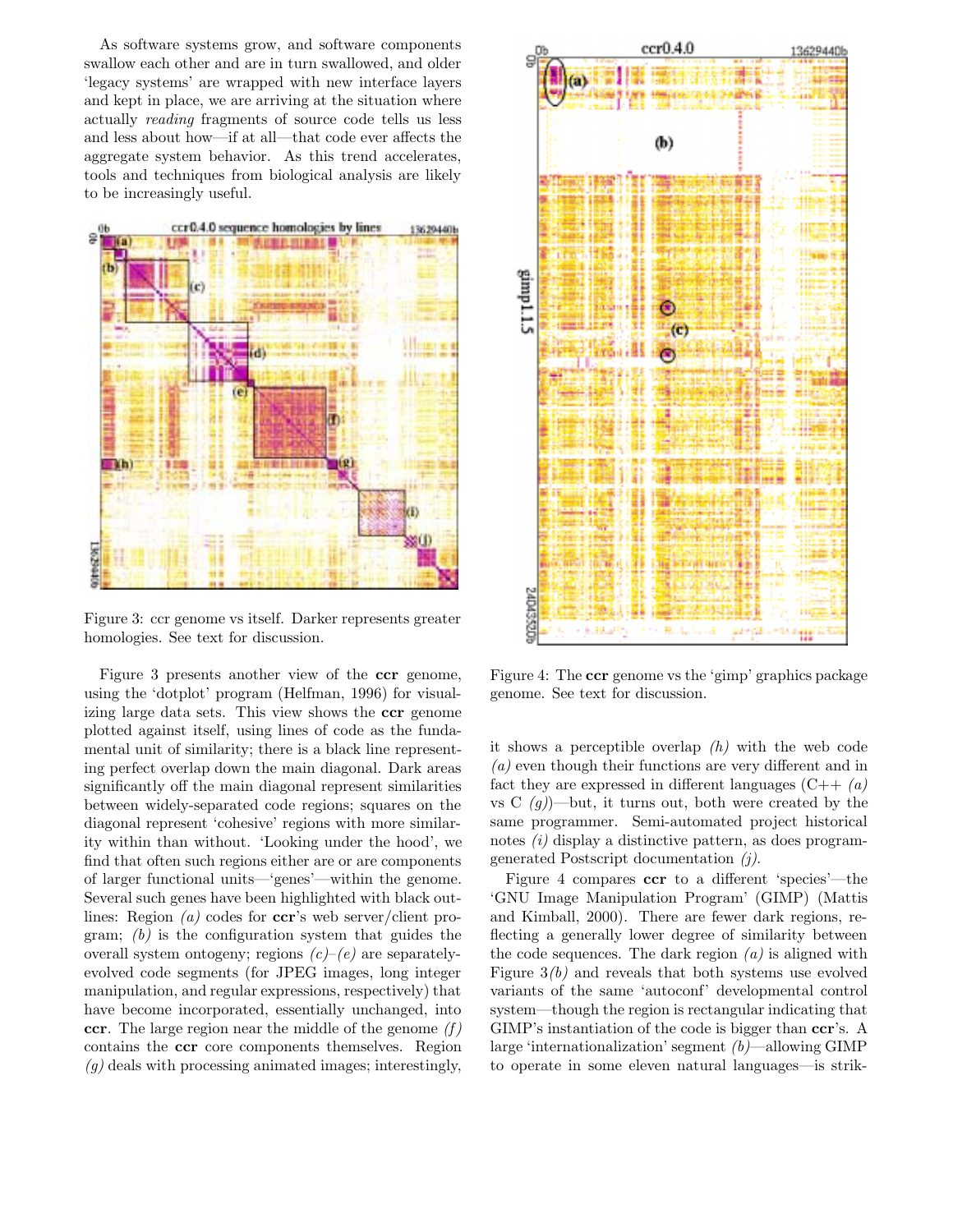ingly different than almost everything in **ccr**.

A surprising element in this comparison are two short lines *(c)*—black diagonals indicating identical sequences. The relevant sequence is the GNU regular expression package, which is used in both **ccr** (Figure  $3(e)$ ) and the GIMP, and is a good example of a highly useful gene incorporated into multiple different applications out of the free software environment. *Two* short black lines, aligned vertically, show that the GIMP contains two identical copies of the GNU regex gene. Rather than being wasteful—as traditional software practices might have construed it—such gene duplication reduces epistasis and increases evolvability; one copy is deep in the application core and the other in a relatively peripheral 'plug-in scripting' segment. Furthermore, from one point of view it's odd that this gene appears at all, because regular expression support is actually a required part of any POSIX-conforming operating system. Yet, like complex living systems, both **ccr** and the GIMP acquired captive regex 'organelles' instead, reducing their vulnerability to environmental variations and increasing their ecological range.

### **Real artificial life: The Future**

I have argued that the similarities between living systems and actual computational systems are too overwhelming to dismiss. I've suggested that many of the differences between manufactured computation and natural living systems, both superficial and substantive, have arisen from the complementary circumstances surrounding the origins of the two technologies, but that both approaches must address the same imperatives and are therefore on converging evolutionary paths.

If these arguments even mostly hold up, then we can predict major changes in future architectures of manufactured computation. A recurring theme here has been that many of the defining claims for digital computation and communication—ranging from 'instant communication' to 'frictionless commerce' to 'location transparency', and possibly even the notion of 'generalpurpose computing'—simply are too good to be true, having been purchased at the expense of utterly ignoring the basic tenets of self-versus-other and local selfreliance. It will not continue this way. Even though many parties would like to have control over individual hardware systems—ranging from software and hardware manufacturers to internet and application service providers to governments and regulatory agencies—in the end the geometry of physical space will assert itself over 'cyberspace' as computing systems become aware of themselves and their universe.

**What we can do** The hypothesis is that mass-market computer communications systems, at least, will become more and more like natural living systems. The scope and nature of that evolution is far from clear, and artificial life research and researchers can contribute significantly to the process, bringing fresh technical, biological and philosophical perspectives to the growth and development of the network, a process which only with great naiveté can be regarded simply as engineering. Alife models developed for natural systems can be and will increasingly need to be applied to the hardware, software and data of the internet. Biological principles, hypotheses, and scaling laws may find analogs in the growing computational ecosystem. There is much to be done.

**Where we may be** Over sixty years of development, computer programs have grown from a few bytes to hundreds of megabytes, from a few lines of assembler source code to tens of millions of lines of complex programming language code. We have been living with the 'software crisis'—which usually means rapidly increasing software development and maintenance time and cost, often with decreasing reliability—now for several decades, and a number of proposed solutions have come and gone.

Especially over the last fifteen years, 'object-oriented programming' (Meyer, 1988; Booch, 1994, and many others) has emerged in various forms as a durable programming methodology. There are debates over technical details, and factionalism surrounding specific objectoriented programming languages, but the overall approach continues to gain design wins for more and larger projects when significant new code is needed.

From the living computation perspective, one interpretation of that history is difficult to resist. In coarsest outline the arc of software development paralleling the evolution of living architectures: From early proteins and autocatalytic sets amounting to direct coding on bare hardware; to the emergence of higher level programming languages such as RNA and DNA, and associated interpreters; to single-celled organisms as complex applications running monolithic codes; to simple, largely undifferentiated multicellular creatures like SIMD parallel computers. Then, apparently, progress seems to stall for a billion years give or take—the software crisis.

Some half a billion years ago all that changed, with the 'Cambrian explosion' of differentiated multicellular organisms, giving rise to all the major groups of modern animals (Gould, 1989, for example). Living computation hypothesizes that it was primarily a programming breakthrough—combining what we might today view as object-oriented programming with plentiful MIMD parallel hardware—that enabled that epochal change.

Where we may be is in the leading edge of the Cambrian explosion for real artificial life. If so, there is of course no certainty, from our vantage point today, how or how quickly the process will play out. On the other hand, in this interpretation we are aligning perhaps three billion years of natural evolution with perhaps a century of artificial evolution.

We are living in interesting times.